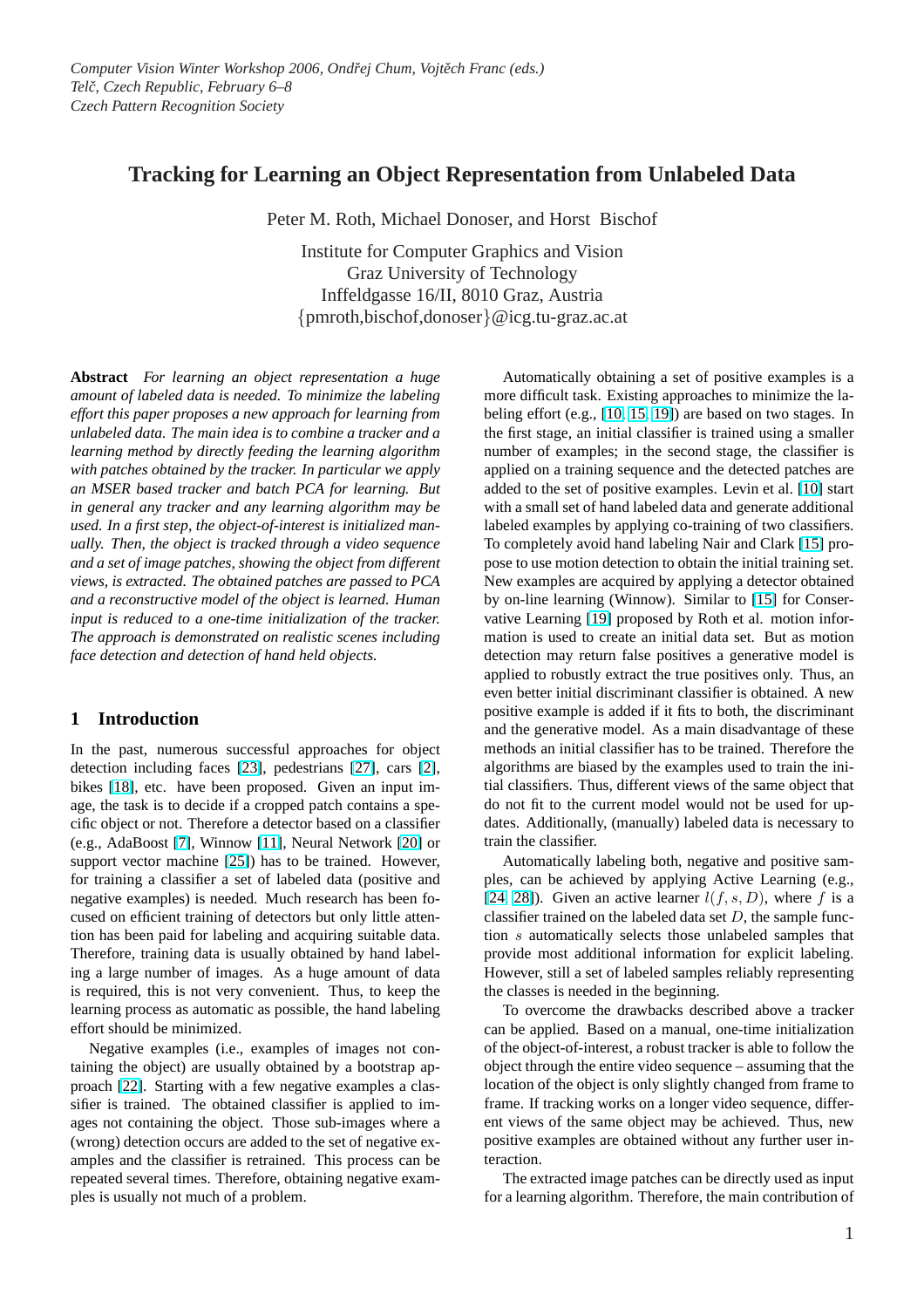<span id="page-1-0"></span>this paper is to propose a framework that combines a tracker and a learning algorithm. Thus, the human input and labeling effort can be reduced to manually selecting the objectof-interest once in the beginning. The proposed framework is depicted in Figure 1.



**Figure 1:** The proposed learning framework.

In particular, we apply a tracker that is based on the MSER detector [12] and batch PCA [8] for learning. But since the approach is very general any other tracker (e.g., Mean shift color tracker [3], etc.) and any other learning algorithm (e.g., AdaBoost [26]) may be applied. But due to the expected red[unda](#page-5-0)ncy of the data o[bta](#page-5-0)ined by the tracker a generative method such as PCA would be more appropriate. To show the power [an](#page-5-0)d the generality of the approach the framework is demons[trat](#page-5-0)ed on two different tasks: (1) face detection and (2) detection of hand held objects.

The outline of the paper is as follows: In Section 2 we describe the tracking algorithm used and summarize the applied learning method. Experimental results of learning faces and different desktop objects are presented in Section 3 and finally, conclusions are drawn in Section 4.

# **2 Tracking and Learning**

#### **2.1 Tracking**

The first part of our concept requires a stable tracking method for video sequence analysis. We introduce a novel algorithm for tracking of Maximally Stable Extremal Regions (MSERs). The presented algorithm improves the computational time for MSER calculation and additionally provides more stable results compared to single frame based MSER detection. The object-of-interest to be tracked is initialized by hand and MSER tracking detects a set of image patches containing the object-of-interest in each frame of the video sequence.

The Maximally Stable Extremal Region (MSER) detector from Matas et al. [12] has proven to be one of the best interest point detectors in computer vision. Evaluations by Mikolajczyk and Schmid [14] and Fraundorfer and Bischof [6] revealed that the MSER detector performs best on a wide range of test s[equ](#page-5-0)ences.

MSERs are connected regions which can be detected in any image whose pixel values are o[f a t](#page-5-0)otally ordered set. All MSERs [are](#page-5-0) defined by an extremal property of the intensity function in the region and on its outer boundary. MSERs have properties that form their superior performance as sta-





(a) Input image. (b) Color probability image.



(c) MSER detection result.

**Figure 2:** Illustration of MSER detection on color images.

ble local detector. The set of MSERs is closed under continuous geometric transformations and is invariant to affine intensity changes. Furthermore MSERs are detected at different scales.

In the main paper from Matas et al. [12] MSER detection is applied to single gray scale images. But the concept can be easily extended to color images by defining a suitable ordering relationship on the color pixels. In our case, we fit a multivariate Gaussian distribution t[o th](#page-5-0)e RGB values of the pixels from the manually initialized object-of-interest. Then, the RGB values of all image pixels are ordered by their Mahalanobis distance [5] to this Gaussian distribution. The calculated distances can be visualized as gray scale image, which is shown in Figure 2(b), wherein dark areas represent small distances, whereas bright areas represent pixels with very differing color.

MSER tracking is implemented in the most efficient way by analysis of a data structure called the component tree. The component tree is a structure which allows the detection of MSERs within a single image and, in addition, constitutes the basis for the extension to MSER tracking. The component tree has been recently used by Couprie et al. [4] for efficient implementation of watershed segmentation.

The component tree is a rooted, connected tree and can be created for any image with pixel values that are part of a totally ordered set. Each node of the component tree rep[re](#page-5-0)sents a connected region within the input image  $I_{in}$ . For MSERs we only consider extremal regions  $R_i$  as nodes, which are defined by

$$
\forall p \in R_i \; , \forall q \in boundary(R_i) \to I_{in}(p) \ge I_{in}(q). \quad (1)
$$

These extremal regions are identified as connected regions within binary threshold images  $I_{bin}^k$ , which are the result of the calculation

$$
I_{bin}^k = I_{in} \ge k,\t\t(2)
$$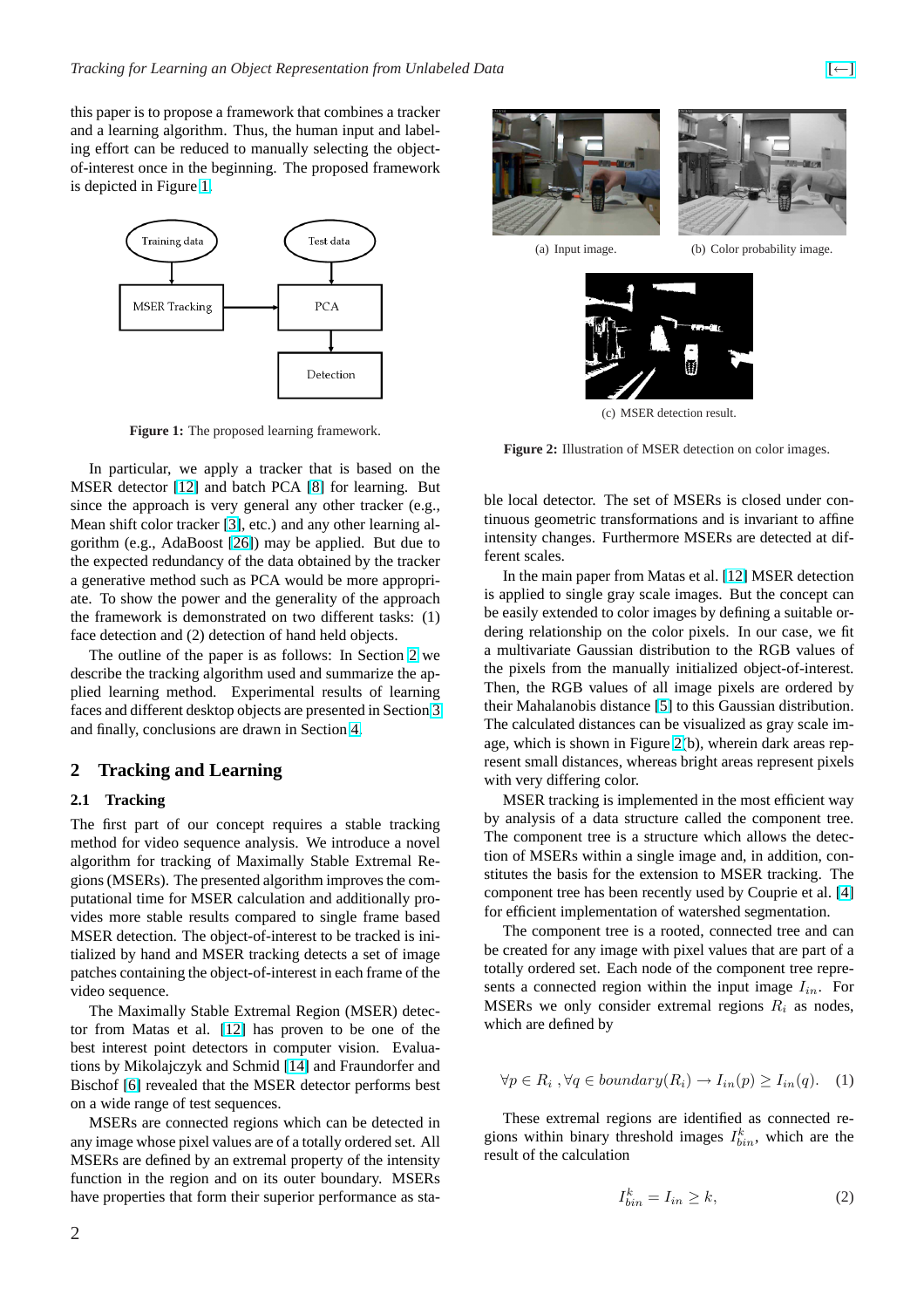where  $k \in [min(I_{in}) max(I_{in})]$ . Each node of the component tree is assigned the corresponding gray value  $k$  at which it was determined.

The edges within the tree define an inclusion relationship between the extremal regions. Thus, for a region  $R_i$  that is the son of a region  $R_j$  within the tree,

$$
\forall p \in R_i \to p \in R_j \tag{3}
$$

is fulfilled. By moving in the component tree up-wards, the corresponding gray value  $k$  of the extremal regions becomes lower, which leads to increased region sizes. The root of the tree represents a region which includes all pixels of the input image  $I_{in}$ .

MSERs are identified by analysis of the component tree. For each connected region  $R_i$  within the tree a stability value  $\Psi$  is calculated.

$$
\Psi(R_i) = (|R_j^{g-\Delta}| - |R_k^{g+\Delta}|)/|R_i^g|,
$$
\n(4)

where |. | denotes the cardinality,  $R_i^g$  is a region which is obtained by thresholding at a gray value g and  $\Delta$  is a stability range parameter.  $R_j^{g-\Delta}$  and  $R_k^{g+\Delta}$  are the extremal regions that are obtained by moving up-wards respectively down-wards in the component tree from region  $R_i$  until a region with gray value  $g - \Delta$  respectively  $g + \Delta$  is found. MSERs correspond to those nodes of the tree that have a stability value  $\Psi$ , which is a local minimum along the path to the root of the tree. Thus, maximally stable regions are those regions which have approximately the same region size within  $2\Delta$  neighboring threshold images. Figure 2(c) shows an exemplary MSER detection result. The detected extremal regions are shown in white.

Various algorithms have been proposed to compute the component tree, the most efficient algorithm by Najma[n a](#page-1-0)nd Couprie [16] was used for our implementation. The complexity of the creation process for the component tree becomes  $O(N\alpha(N))$ , where  $N = n + m$ , *n* is the number of pixels and  $m$  is the number of arcs in the image (i.e., approximat[ely](#page-5-0) 2n for the 4-neighborhood). The function  $\alpha$  is the inverse Ackermann function [1], which is a very slowly growing function, that is for all practical purposes below 4. Thus, analysis of the component tree enables the detection of MSERs in quasi-linear time, which improves the original implementation that runs in  $O(N \log \log N)$  $O(N \log \log N)$  time – of course for practical image sizes there is not much difference.

MSER tracking starts with the manual initialization of a region-of-interest (ROI) within the image  $I_t$  at time t. Then, MSER detection by analysis of the component tree is applied to this ROI. The biggest, detected MSER is tracked at the image  $I_{t+1}$  by performing the two following steps. First, a new region of interest (ROI) of predefined size, centered around the center of mass of the MSER to be tracked, is propagated to the next frame (if a motion model is available it can be incorporated here). Then the component tree for this region is built in quasi-linear time by the previously described algorithm. Second, the entire tree is analyzed and the node which best fits to the input MSER is chosen as the tracked extremal region representation. Thus, not necessarily the most stable extremal region is chosen as tracked





(a) Input image  $t$ . The MSER to be tracked is shown with white border.

(b) Region of interest (ROI) around center of mass in image  $t+1$ .

**Figure 3:** ROI definition for tracking of single MSER.



**Figure 4:** Concept of MSER tracking for patch extraction.

region representation. Figure 3 illustrates this tracking concept.

The best fit to the input MSER is identified by comparing feature vectors that are built for each of the connected regions of the component tree. The region, which has the smallest weighted Euclidean distance between its feature vector and the one from the input MSER, is chosen as tracked representation.

The features calculated are mean gray value, region size, center of mass, width and height of the bounding box and stability. The weights for the features can be used to adapt to different kinds of input data. Please note, that due to efficiency reasons all of the features of the extremal regions are computed incrementally [13] during creation of the component tree. Thus, no additional computation time is required. The update takes place each time connected components are united by the union step.

Finally, the required i[mag](#page-5-0)e patch is created by cropping the bounding box of the detected, tracked MSER representation from the image  $I_{t+1}$ . The presented steps are repeated again and again, which creates a set of image patches, showing the object-of-interest from different viewpoints. Figure 4 illustrates the MSER tracking concept for image patch creation.

#### **2.2 Learning**

For the second part of our concept we apply batch PCA [8] to learn the object representation from the patches obtained by tracking.

As images can be considered high dimensional vectors, let us introduce the notation: Let  $\mathbf{x}_i \in \mathbb{R}^m$  be an indiv[id](#page-5-0)ual image represented as a vector, and  $\mathbf{X} = [\mathbf{x}_1, \dots, \mathbf{x}_n]$  ∈  $\mathbb{R}^{m \times n}$  a set of images assuming that **X** is mean normalized. Let **Q** be the covariance matrix of **X**. Due to the properties of the covariance-matrix (symmetric and pos. semi-definite), SVD on **X** can be applied to efficiently compute the eigenvectors  $\mathbf{u}_i \in \mathbb{R}^m$  of  $\mathbf{Q}; \mathbf{U} = [\mathbf{u}_1, \dots \mathbf{u}_n] \in \mathbb{R}^{m \times n}$ .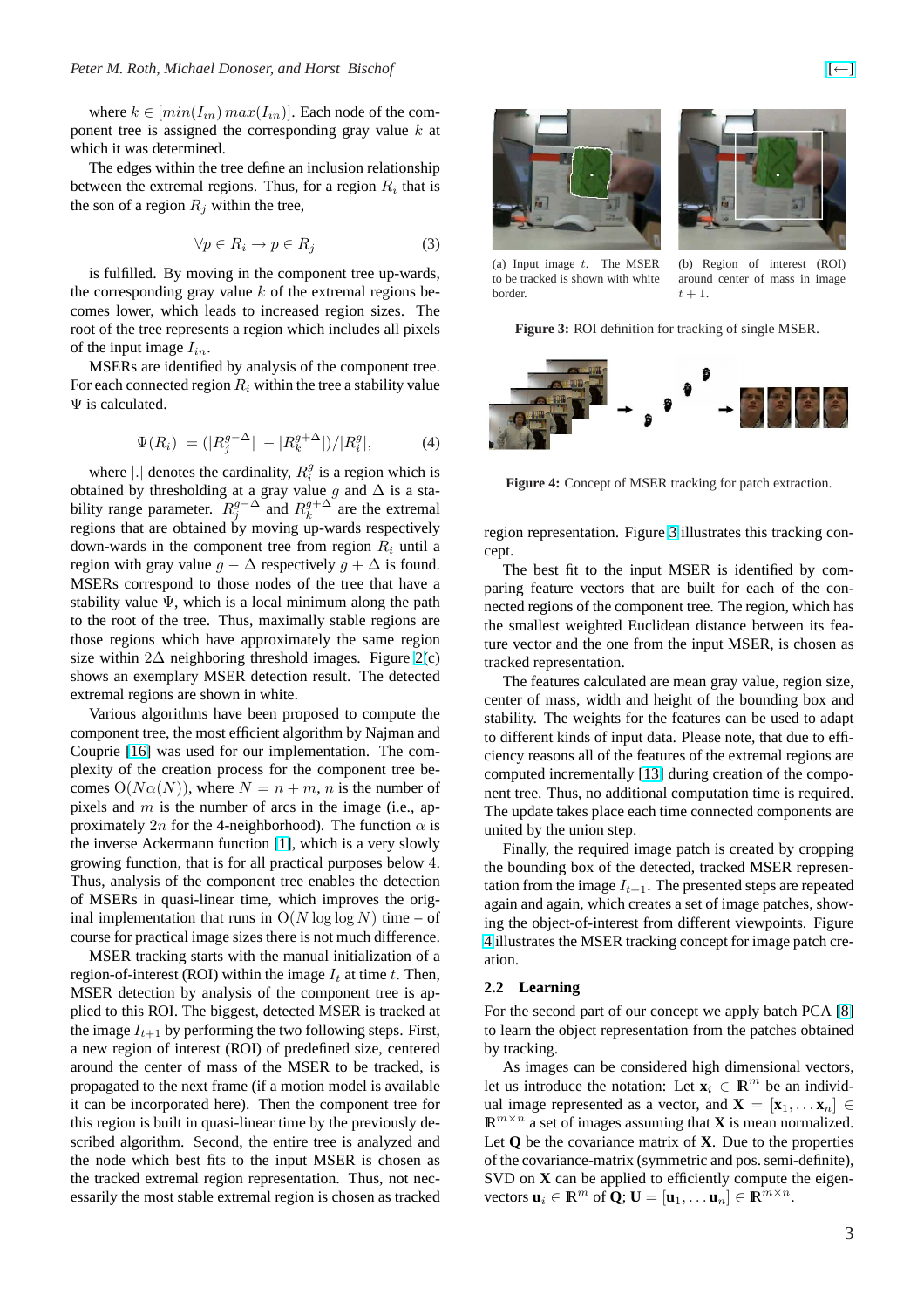As most information is covered within the eigenvectors according to the largest eigenvalues, usually only  $k (k < n)$ eigenvectors are needed to represent an image **x** to a sufficient degree of accuracy:

$$
\tilde{\mathbf{x}} = \sum_{i=1}^{k} a_i(\mathbf{x}) \mathbf{u}_i = \mathbf{U} \mathbf{a}
$$
 (5)

In the recognition stage, an unknown test sample **y** is projected to the eigenspace encompassing the training images by calculating a standard projection

$$
a_i(\mathbf{y}) = \mathbf{u}_i^T \mathbf{y} = \sum_{j=1}^m u_{ji} y_j \quad , \quad i = 1 \dots k \quad , \tag{6}
$$

or, as a robust procedure [9], by solving a system of linear equations

$$
y_{r_i} = \sum_{j=1}^{k} a_j(\mathbf{y}) u_{r_i,j} \quad , \quad i = 1 \dots q \quad , \tag{7}
$$

evaluated at  $q \ge k$  points  $\mathbf{s} = (s_1, \dots s_q)$ . Once we have obtained the parameters  $a_i(\mathbf{y})$  we can reconstruct the image using (5) and determine the reconstruction error  $\epsilon = ||\mathbf{v} - \tilde{\mathbf{v}}||$ . The detection may either be performed based on this error [9] or by estimating the distance between the projected test sample and the projected training data [17].

### **3 Experimental Results**

#### **[3.1](#page-5-0) Description of Experiments**

To demonstrate the approach we have defined two different tasks: detection of hand held objects (e.g., mobile phone, cup, etc.) and face detection for person recognition. Therefore, we have created separate sequences to train the classifiers and independent test sequences. Examples for the training sequences are depicted in Figure 5. For the hand held objects shown in Figure 5(a)-(b) different views of the target object were presented. As the learning method is patchbased only small rotations of the objects are permitted to preserve the aspect ratio; patches of different size were resized to a common patch size. For face detection the goal was to learn the natural variance of facial expressions and postures of the head (see Figure 5(c)-(d)).

For both scenarios the experiments are divided into three parts: First, the object of interest is manually selected in the training sequence to initialize the tracker and the object is tracked. Second, an object representation is learned by PCA using the patches obtained by the tracker. Finally, the previously computed classifiers are applied for a detection task on an independent test sequence.

#### **3.2 Results**

As the main contribution of this paper is to show that patches obtained by tracking an object can be used to train an object detector we show both, tracking results and results of detection. First, Figure 6 depicts the tracked objects and its corresponding MSERs. The MSERs may contain holes (eyes, texture, etc.). But since the patches are cropped based on the corresponding bounding boxes this is not a problem at all.



(a) (b)



**Figure 5:** Training sequences used for tracking.

The obtained patches are resized to the same size and used for learning a PCA model. Examples of cropped patches are shown in Figure 7.







**Figure 6:** Detected MSERs during tracking.

Next, we show some detection results. For the cup sequence 270 patches were extracted from a training sequence. Due to redundancy in the obtained set only every fifth patch was used for training the PCA model. For the detection task 5-10 eigenvectors were sufficient. The test data set is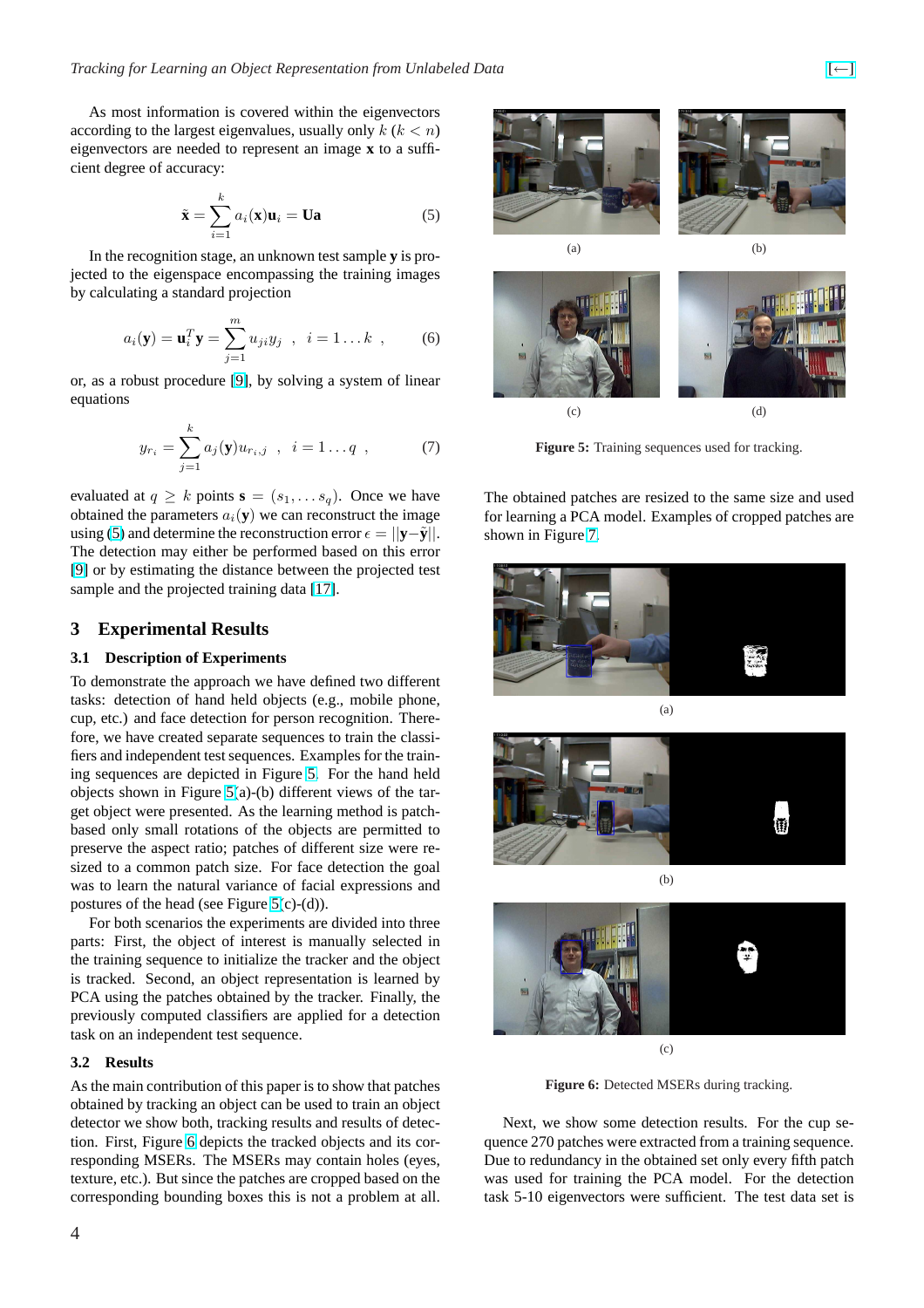

(c)

**Figure 7:** Tracking results for training data sets.

more complex since the cup is presented at different positions. Therefore, the scale of the object is changing. But by evaluating the detector on three different scales we get perfect detections. The results are shown in Figure 8.



Figure 8: Detection results for the cup sequence.

(c) (d)

For the the mobile phone data set 300 patches were obtained by tracking but only 30 were used for PCA training. For the reconstructive model 5-10 eigenvectors were sufficient to achieve the desired accuracy. As can be seen in Figure 9 the object is always detected if the rotation of the mobile phone is within the specific range that was learned before. Otherwise the detection will fail (see Figure 9(d)).

Finally, we show some results for the person detection task. In the tracking stage more than 500 patches were extracted for both test persons (one separate sequence for each







(a) (b)

**Figure 9:** Detection results for the mobile phone sequence.





**Figure 10:** Detection results for the person detection task.

test person). For learning the PCA model 60 patches and 5-10 eigenvectors were used for the reconstruction. The obtained classifiers are evaluated together on a single test sequence. As one can see in Figure 10 the faces are detected and the persons are recognized (white and yellow bounding boxes). Since the presented approach can simple be extended by adding robustness [9] even the person with the hands in front of the face (see Figure 10(d)) would be detected.

## **4 Conclusion**

We have presented a new framework for learning an object representation from unlabeled data by combining a tracker with a learning method. Thus, an appearance based model of an object can directly be learned from a training sequence. Therefore, no training images taken on a turn table or obtained by manual segmentation are needed. The main idea is to use the output of the MSER based tracker directly as